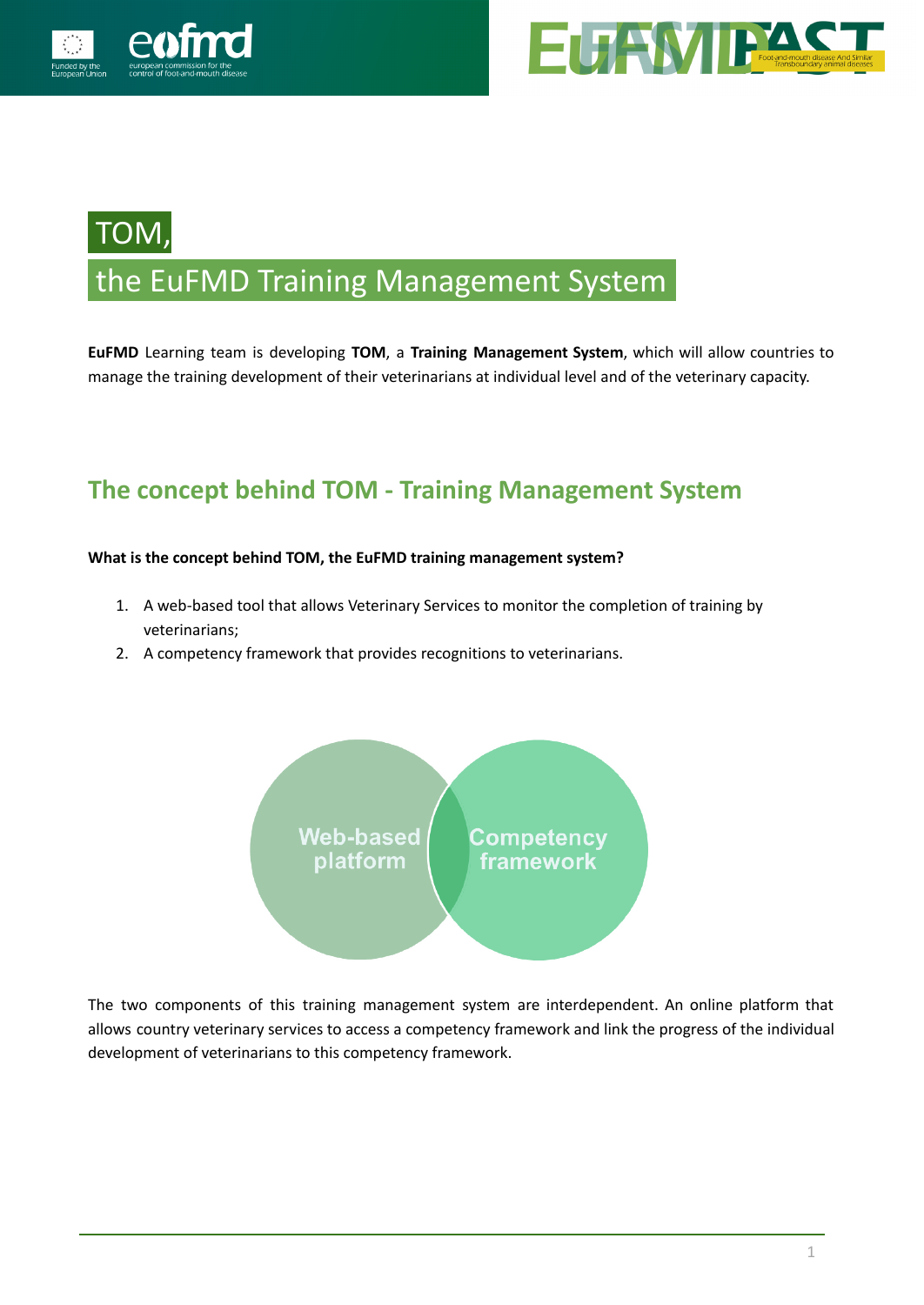



# **How does TOM support the training capacity development of veterinarians?**

## 1. Web-Based tool

A web tool that can assist veterinary services to develop multiple roles.



This is the lifecycle of **TOM, the EuFMD training management system**

- Country veterinary services will use it to assess the current training level of veterinarians. The competency framework will provide a framework to use to evaluate the current training level of veterinarians;
- Each competency is based on behavioural indicators that Country Veterinary services will use to assess the current level of veterinarians and identify gaps. This will enable countries to focus on those priorities in terms of capacity development;
- Developing a learning program will be focused on gaps identified in the previous steps;
- Country Veterinary services will be able to monitor and track the training improvement of individuals;
- The ultimate benefit for the veterinarian will be to obtain a wider recognition of the increased level of expertise, according to a higher proficiency level in the competency. This is expected to increase the appeal of training programs.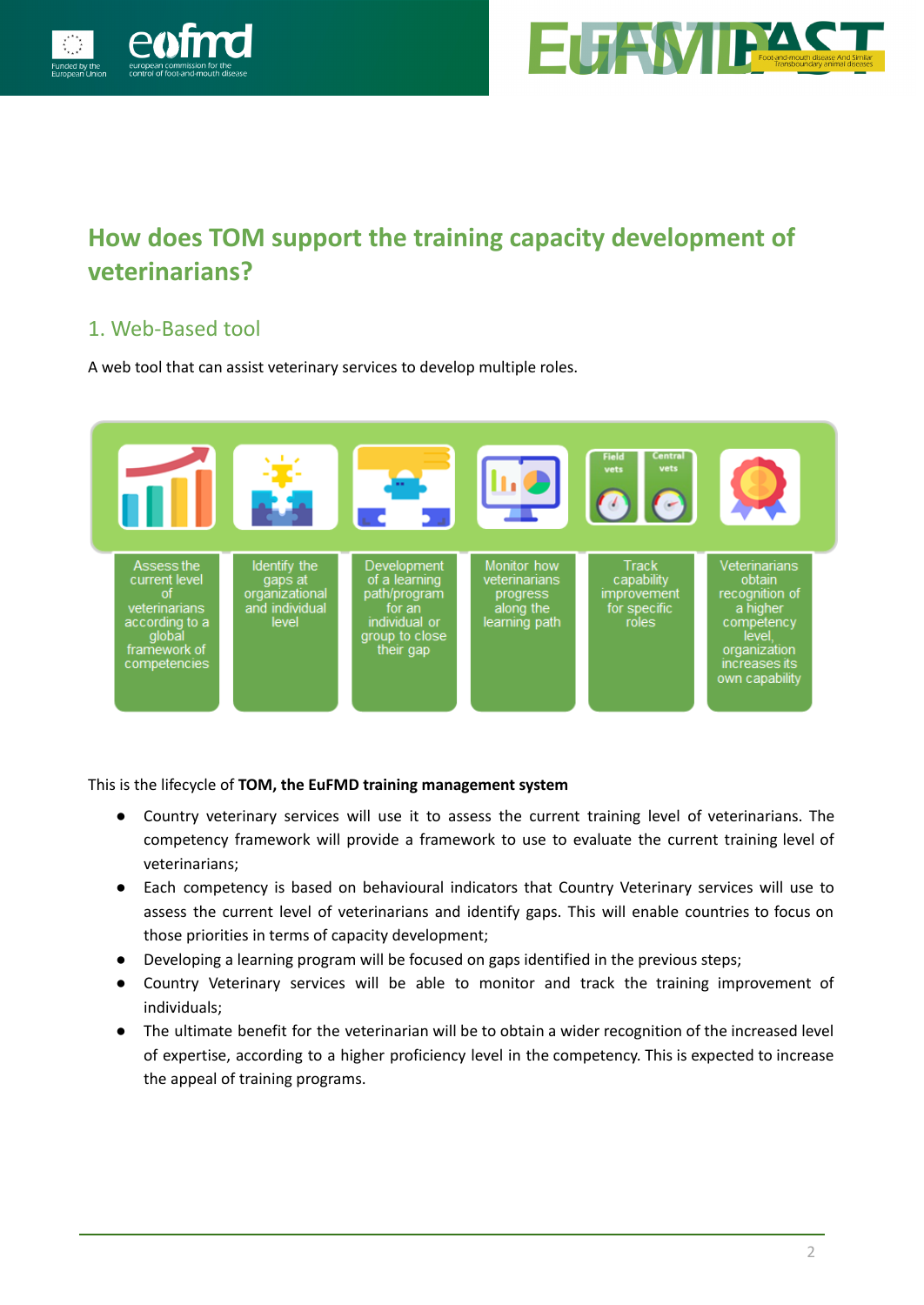



## 2. Competency framework

A competency framework that can help veterinary services to identify and address skill gaps.

- TOM competency framework provides a pathway for the training development of the veterinarians and for the competency based education programmes;
- The **Disease Control and Emergency Management** competencies were built integrating indications provided in the Get Prepared tool, the PCP and PVS tools, OIE Day 1 competencies CFIA competency framework and EuFMD course learning objectives;
- It includes 13 competencies:
	- Epidemiology, Transboundary Diseases, Biosecurity, Sampling, ID and Movement Control, Emergency and Disaster Management, Emergency Preparedness, Emergency Response, Veterinary Products, Animal Welfare, Risk Analysis, Safety, Health and Wellbeing
- Each competency has five proficiency levels: Awareness, Beginner, Competent, Proficient and Expert;
- Each Proficiency level has a number of behavioural indicators to describe what someone working at that level can do, for instance Collect samples for diagnostic testing;
- Each proficiency level is linked to the corresponding items in the Get Prepared, PCP and PVS tools, OIE Day 1 competencies and EuFMD courses which would help develop the competency.

EuFMD is developing a set of **Laboratory** competencies to add to the TOM competency framework.

# **Training Management System lifecycle**

This is the ideal lifecycle of activities that country veterinary services and veterinarians should be able to complete in TOM.

**1. The veterinarian is assigned to a role. This will enable country veterinary services to evaluate what is the expected skill set of the veterinary.**

1. Learner "Ana" is a VS veterinarian in Spain. Veterinary Services want to ensure she has all the competencies required for the role. They have identified she needs competencies required for a field vet (Role B) Spain.

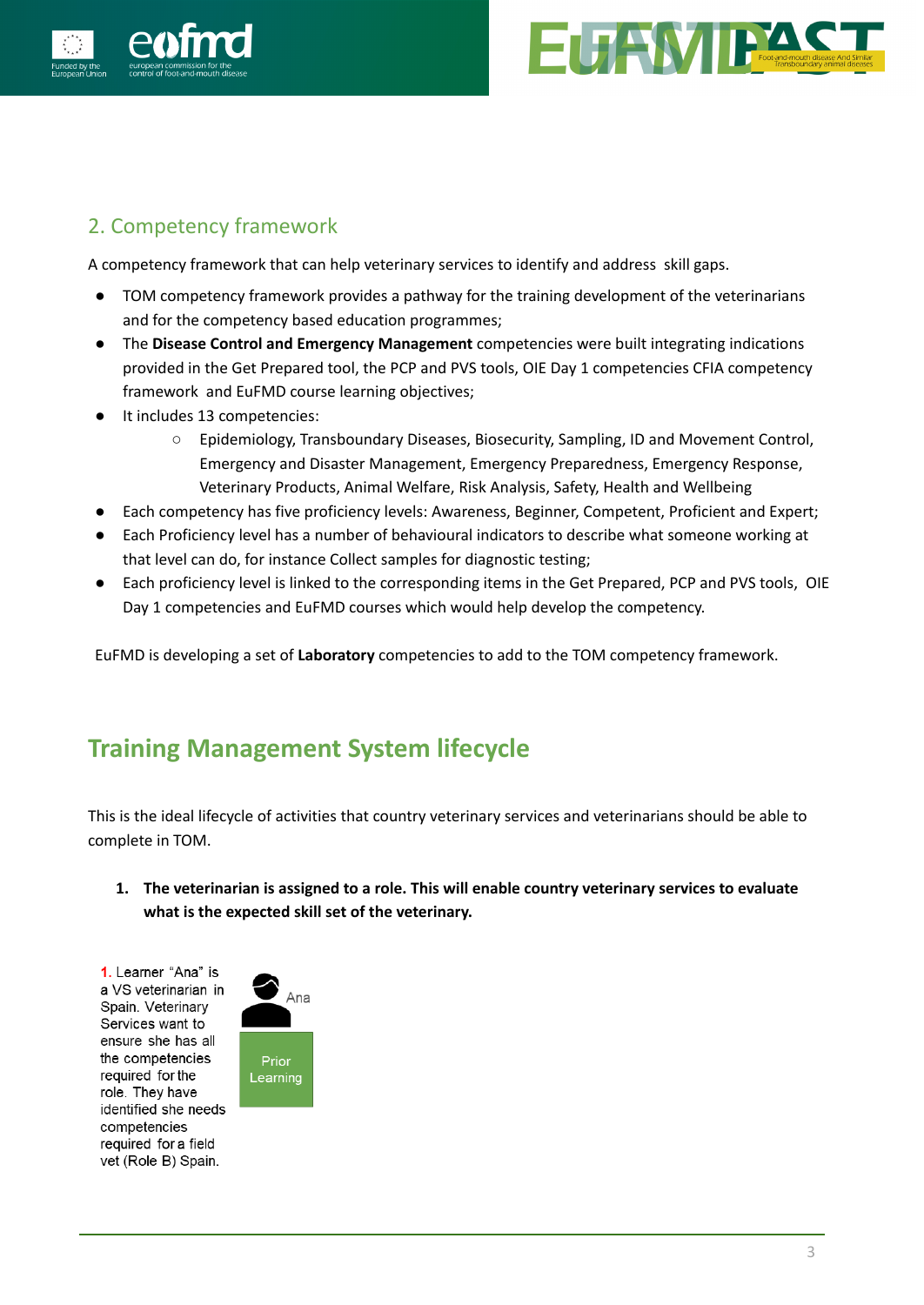



**2. This expected skillset is matched against the actual skillset of the veterinarian.**



**3. Individual development gaps are identified and translated in the competency framework: which competencies does the veterinarian need to improve?**

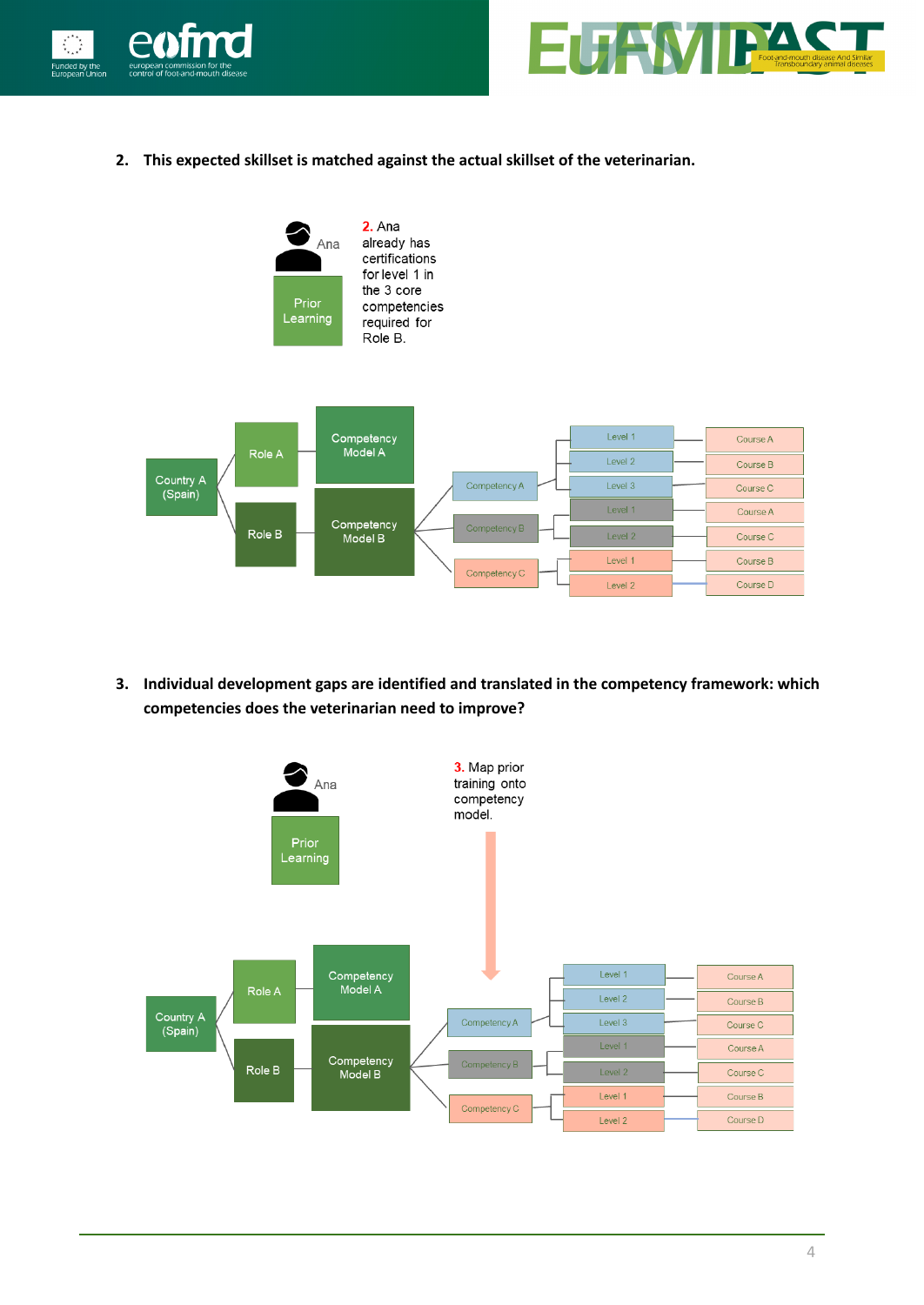



**4. What are the training solutions that will enable the veterinarian to fill the training gaps?**



**5. Once the veterinarian has completed specific activities, then that person will have obtained higher proficiency levels.**

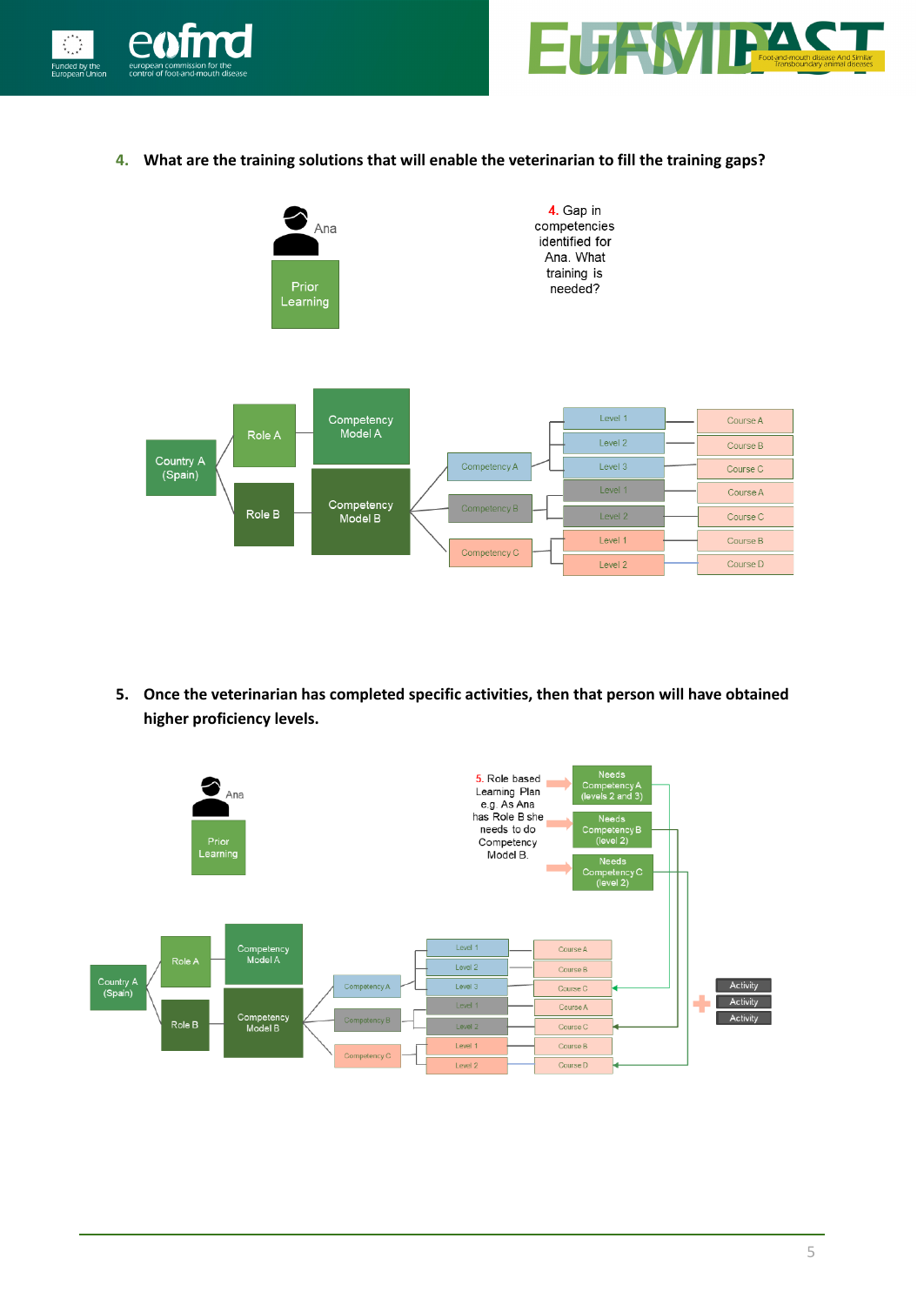



**6. As soon as the veterinarians has completed the indicated training, the person can be considered more proficient for the required levels of competency.**



Group of courses = a program Program for competency A Level 2 contains courses B, D and  $\mathsf E$